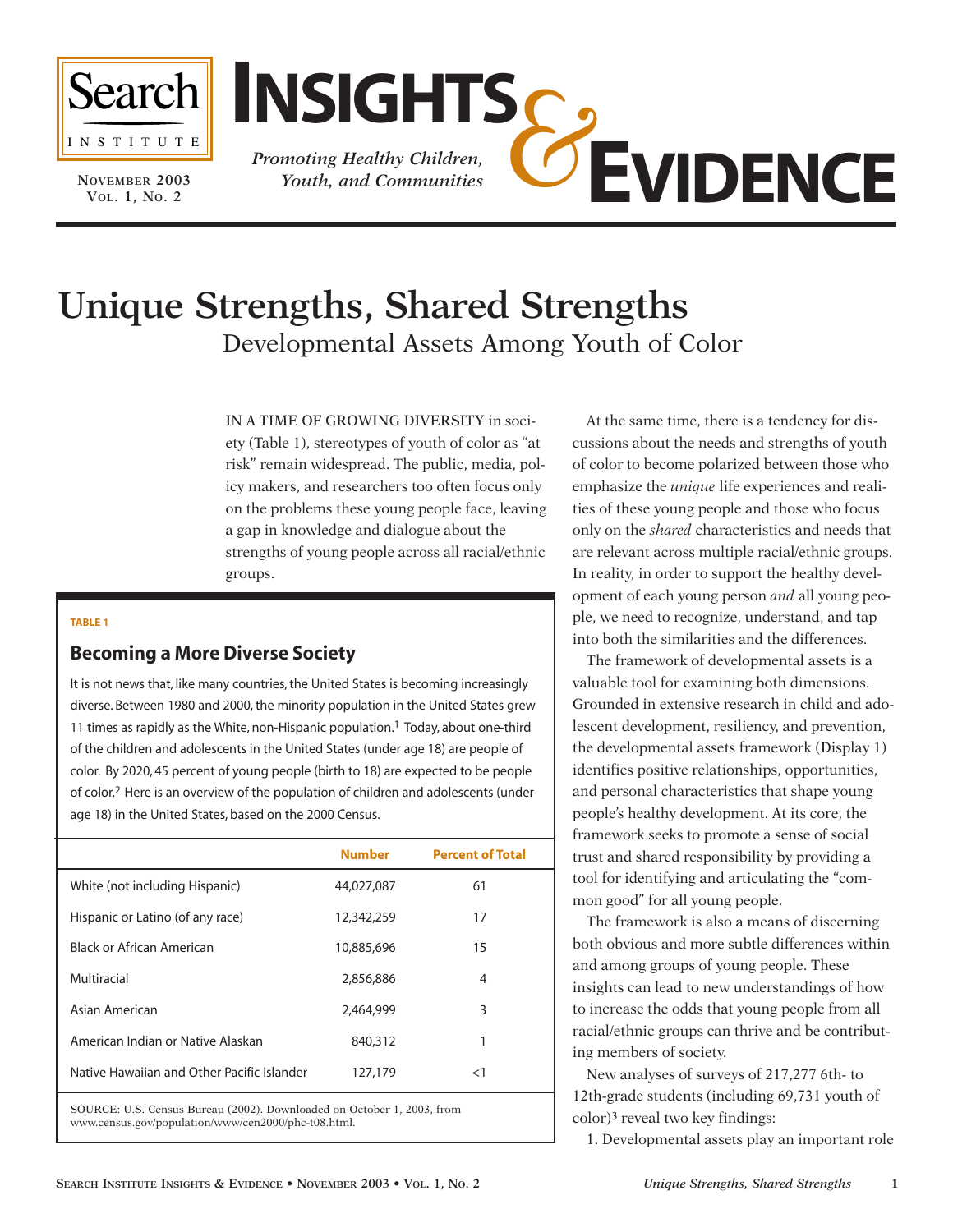#### **DISPLAY 1**

# **Search Institute's Framework of Developmental Assets (Ages 12 to 18)**

This publication presents research on developmental assets, which are positive factors in young people, families, communities, schools, and other settings that have been found to be important in promoting young people's healthy development. Further details on developmental assets are available at www.search-institute.org/assets.

### **External Assets**

#### **SUPPORT**

- 1. **Family support—**Family life provides high levels of love and support.
- 2. **Positive family communication—**Young person and her or his parent(s) communicate positively, and young person is willing to seek advice and counsel from parents.
- 3. **Other adult relationships—**Young person receives support from three or more nonparent adults.
- 4. **Caring neighborhood—**Young person experiences caring neighbors.
- 5. **Caring school climate—**School provides a caring, encouraging environment.
- 6. **Parent involvement in schooling—**Parent(s) are actively involved in helping young person succeed in school.

### **EMPOWERMENT**

- 7. **Community values youth—**Young person perceives that adults in the community value youth.
- 8. **Youth as resources—**Young people are given useful roles in the community.
- 9. **Service to others—**Young person serves in the community one hour or more per week.
- 10. **Safety—**Young person feels safe at home, at school, and in the neighborhood.

#### **BOUNDARIES AND EXPECTATIONS**

- 11. **Family boundaries—**Family has clear rules and consequences and monitors the young person's whereabouts.
- 12. **School boundaries—**School provides clear rules and consequences.
- 13. **Neighborhood boundaries—**Neighbors take responsibility for monitoring young people's behavior.
- 14. **Adult role models—**Parent(s) and other adults model positive, responsible behavior.
- 15. **Positive peer influence—**Young person's best friends model responsible behavior.
- 16. **High expectations—**Both parent(s) and teachers encourage the young person to do well.

#### **CONSTRUCTIVE USE OF TIME**

- 17. **Creative activities—**Young person spends three or more hours per week in lessons or practice in music, theater, or other arts.
- 18. **Youth programs—**Young person spends three or more hours per week in sports, clubs, or organizations at school and/or in the community.
- 19. **Religious community—**Young person spends one or more hours per week in activities in a religious institution.
- 20. **Time at home—**Young person is out with friends "with nothing special to do"two or fewer nights per week.

### **Internal Assets**

#### **COMMITMENT TO LEARNING**

- 21. **Achievement motivation—**Young person is motivated to do well in school.
- 22. **School engagement—**Young person is actively engaged in learning.
- 23. **Homework—**Young person reports doing at least one hour of homework every school day.
- 24. **Bonding to school—**Young person cares about her or his school.
- 25. **Reading for pleasure—**Young person reads for pleasure three or more hours per week.

#### **POSITIVE VALUES**

- 26. **Caring—**Young person places high value on helping other people.
- 27. **Equality and social justice—**Young person places high value on promoting equality and reducing hunger and poverty.
- 28. **Integrity—**Young person acts on convictions and stands up for her or his beliefs.
- 29. **Honesty—**Young person "tells the truth even when it is not easy."
- 30. **Responsibility—**Young person accepts and takes personal responsibility.
- 31. **Restraint—**Young person believes it is important not to be sexually active or to use alcohol or other drugs.

#### **SOCIAL COMPETENCIES**

- 32. **Planning and decision making—**Young person knows how to plan ahead and make choices.
- 33. **Interpersonal competence—**Young person has empathy, sensitivity, and friendship skills.
- 34. **Cultural competence—**Young person has knowledge of and comfort with people of different cultural/racial/ethnic backgrounds.
- 35. **Resistance skills—**Young person can resist negative peer pressure and dangerous situations.
- 36. **Peaceful conflict resolution—**Young person seeks to resolve conflict nonviolently.

#### **POSITIVE IDENTITY**

- 37. **Personal power—**Young person feels he or she has control over "things that happen to me."
- 38. **Self-esteem—**Young person reports having a high self-esteem.
- 39. **Sense of purpose—**Young person reports that "my life has a purpose."
- 40. **Positive view of personal future—**Young person is optimistic about her or his personal future.

Copyright © 1997 by Search Institute, 615 First Avenue NE, Suite 125, Minneapolis, MN 55413; 800-888-7828; www.search-institute.org.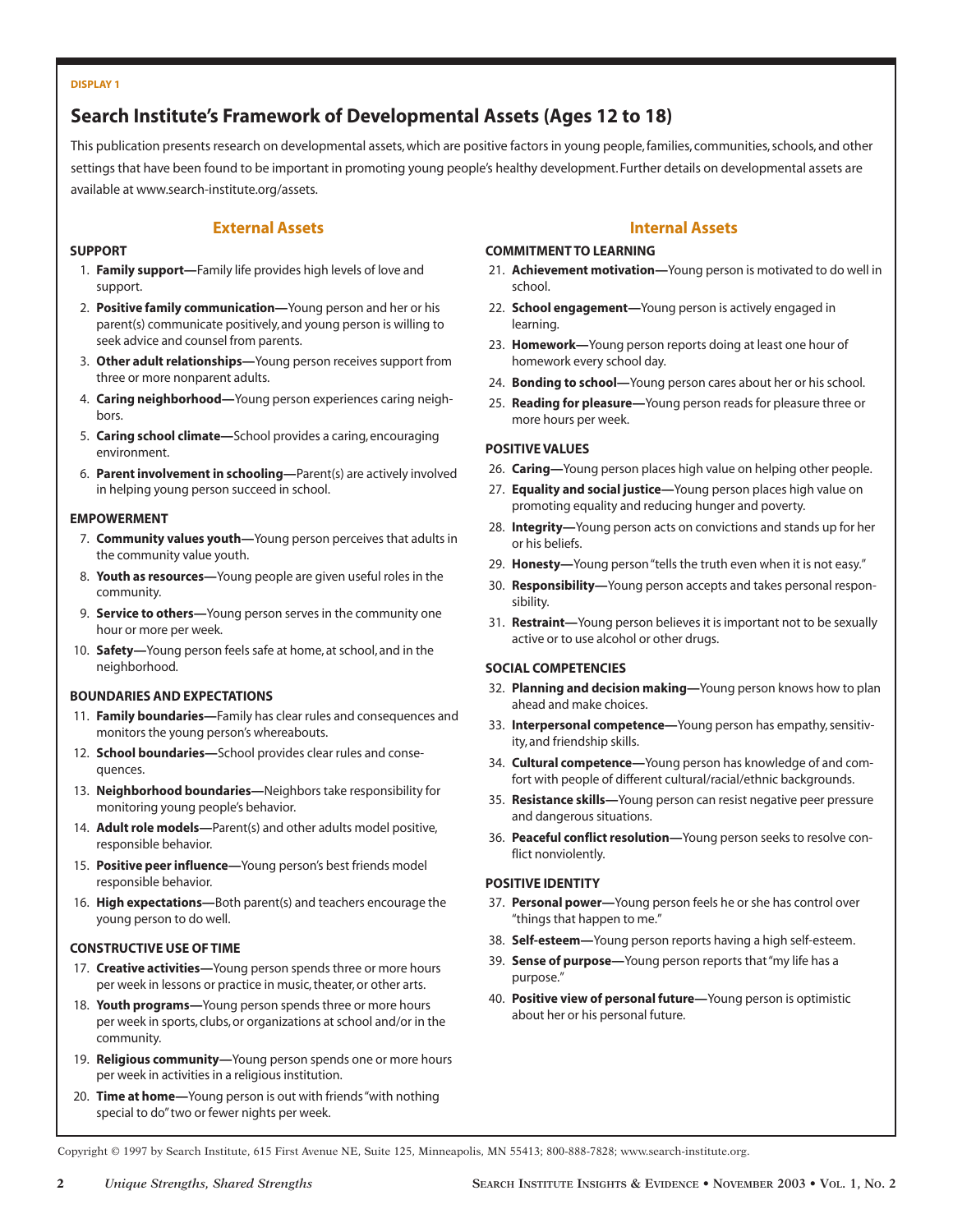in shaping healthy development across all six of the racial/ethnic groups that were surveyed: African American, American Indian, Asian American, Latino/Latina, White, and Multiracial youth.

2. The relationship between different categories of assets and different outcomes varies somewhat across racial/ethnic groups.

These two findings—representing themes of unity and diversity—create an opportunity to identify and nurture uniquenesses within and among groups of young people while also highlighting the shared realities and opportunities that can unite communities in shared commitment and action.

# The Power of Assets Across Racial/Ethnic Groups

Numerous academic4 and practical5 publications have documented the powerful, generalized relationship between developmental assets and a range of youth outcomes. That is, the more

developmental assets young people experience, the less likely they are to engage in high-risk behaviors and the more likely they are to engage in thriving behaviors.

The challenge, however, is that, on average, 6th- to 12th-grade youth experience only 20 or fewer of the 40 development assets. This basic reality is true across all racial/ethnic groups studied, in communities of all sizes, and among both males and females. Indeed, the gap in assets points toward what Peter Benson calls "general and widespread ruptures in the American developmental infrastructure" that cross geographic, racial/ethnic, and socioeconomic boundaries. He concludes: "All communities have significant proportions of adolescents who lack key developmental building blocks in their lives."6

Consistent with this previous research, these new analyses show that—*across all racial/ethnic groups and different socioeconomic situations* young people who experience high levels of developmental assets engage in many fewer high-

### **FIGURE 1**

### **High-Risk Behaviors\* and Developmental Assets, by Race/Ethnicity**

On average, young people with more developmental assets engage in *fewer high-risk behaviors* (out of 10 that are measured) than youth with fewer assets.



\* The 10 high-risk behaviors measured in this survey are problem alcohol use, tobacco sue, illicit drug use, sexual intercourse, depression and /or attempted suicide, antisocial behavior, violence, school problems, driving and alcohol, and gambling.

#### **FIGURE 2**

# **Thriving Behaviors\* and Developmental Assets, by Race/Ethnicity**

On average, young people with more developmental assets engage in *fewer high-risk behaviors* (out of 10 that are measured) than youth with fewer assets.



\* The 8 thriving behaviors measured in this survey are succeeds in school, helps others, values diversity, maintains good health, exhibits leadership, resists danger, delays gratification, and overcomes adversity.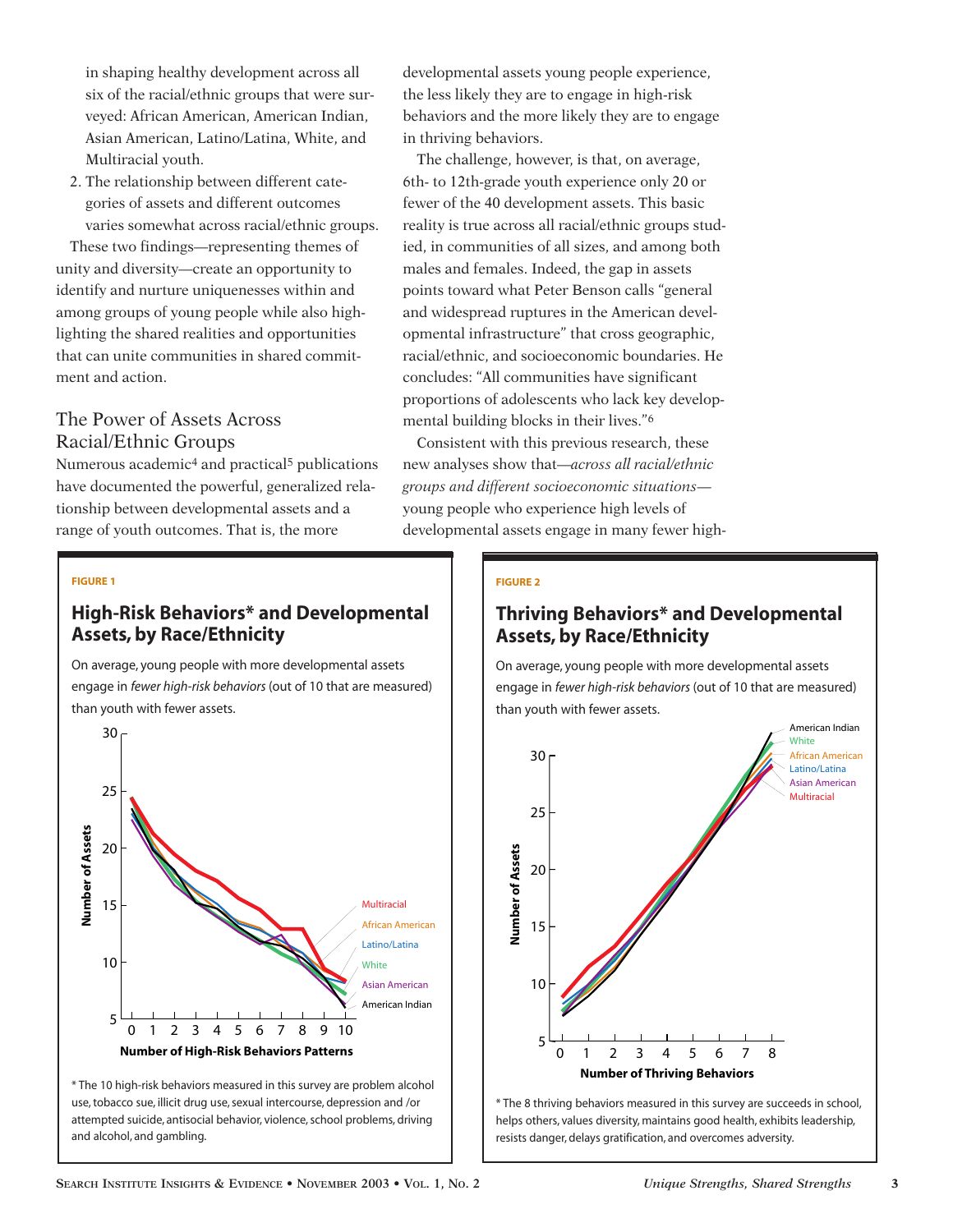risk behaviors and many more thriving behaviors than those young people with few assets.

**Developmental assets and high-risk behaviors—**Figure 1 shows that, on average, young people with more assets engage in fewer highrisk behaviors.7 This finding is consistent across all six of the racial/ethnic groups studied. Conversely, the fewer assets young people of all six racial/ethnic groups experience, the more likely they are to engage in multiple high-risk behaviors. To illustrate, across all six racial/ethnic groups, youth who engage in no high-risk behaviors have, on average, 23 or 24 developmental assets.

In contrast, those who engage in 5 or more high-risk behaviors have, on average, 15 or fewer of the 40 developmental assets. At the extreme, those young people from all racial/ethnic groups who engage in 9 or 10 of these 10 high-risk behaviors report having, on average, only 6 to 9 of the developmental assets. Again, these findings are true and consistent across all six of the racial/ethnic groups studied. This pattern of relationships has important implications for policy and practice, since engaging in 2 high-risk behaviors can quickly (and easily) lead to engaging in more kinds of high-risk behavior.8

Thus, developmental assets play a key role in the *prevention* of a wide range of high-risk behaviors for young people with different racial/ethnic backgrounds. In addition, the research also points toward a *promotion* role; that is, the more assets young people experience, the more likely they are to report thriving behaviors such as valuing diversity, maintaining good health, and resisting danger.

**Developmental assets play a key role in the prevention of a wide range of high-risk behaviors for young people with different racial/ethnic backgrounds, regardless of their socioeconomic status.**

### **Developmental assets and thriving—**As

shown in Figure 2, young people from all racial/ethnic groups are more likely to exhibit multiple thriving behaviors<sup>9</sup> if they experience more developmental assets. For all racial/ethnic groups, those exhibiting none of the 8 thriving

behaviors have, on average, only 7 or 8 developmental assets. In contrast, those exhibiting all 8 thriving behaviors have, on average, 29 to 32 of the 40 assets. Thus, a strong and broad base of developmental assets plays an important role in thriving for young people from all racial/ethnic groups we studied.

Other investigations of the relation of academic achievement to developmental assets support the claim that the number of assets works powerfully across different racial and ethnic groups. In a study of economically poor Latino/Latina and African American urban high school students, Scales and colleagues reported that the average number of thriving behaviors increased by 24% among students experiencing 21 to 30 assets versus students with 11 to 20 assets, and that comparing youth with below average levels of assets (0–10) to youth with average levels of assets (11–20) resulted in a 52% increase in thriving behaviors.10 These data, though preliminary, show the same kinds of strong associations between assets and positive behaviors among low-income youth of color that we typically see in our larger but less diverse aggregate dataset.

**Race, ethnicity, and socioeconomic status—** Numerous researchers have documented that low socioeconomic status (SES) adds particular stresses and challenges that can interfere with healthy development for both majority and minority children and adolescents.11 We also know that youth of color are disproportionately represented among low SES children and adolescents. Indeed, African American and Latino/Latina children are twice as likely to live in poverty as non-Hispanic White and Asian American/Pacific Islander children.12 An important question, then, is whether the positive relationship between assets and outcomes also holds true for young people with different racial/ethnic backgrounds, regardless of their socioeconomic status.

To begin examining this question, we identified the 25% of youth in each racial/ethnic group with the lowest levels of assets and the highest levels of assets.13 We also sorted them by their socioeconomic status.14 Then we calculated the likelihood15 of each group of young people engaging in 10 different high-risk behaviors and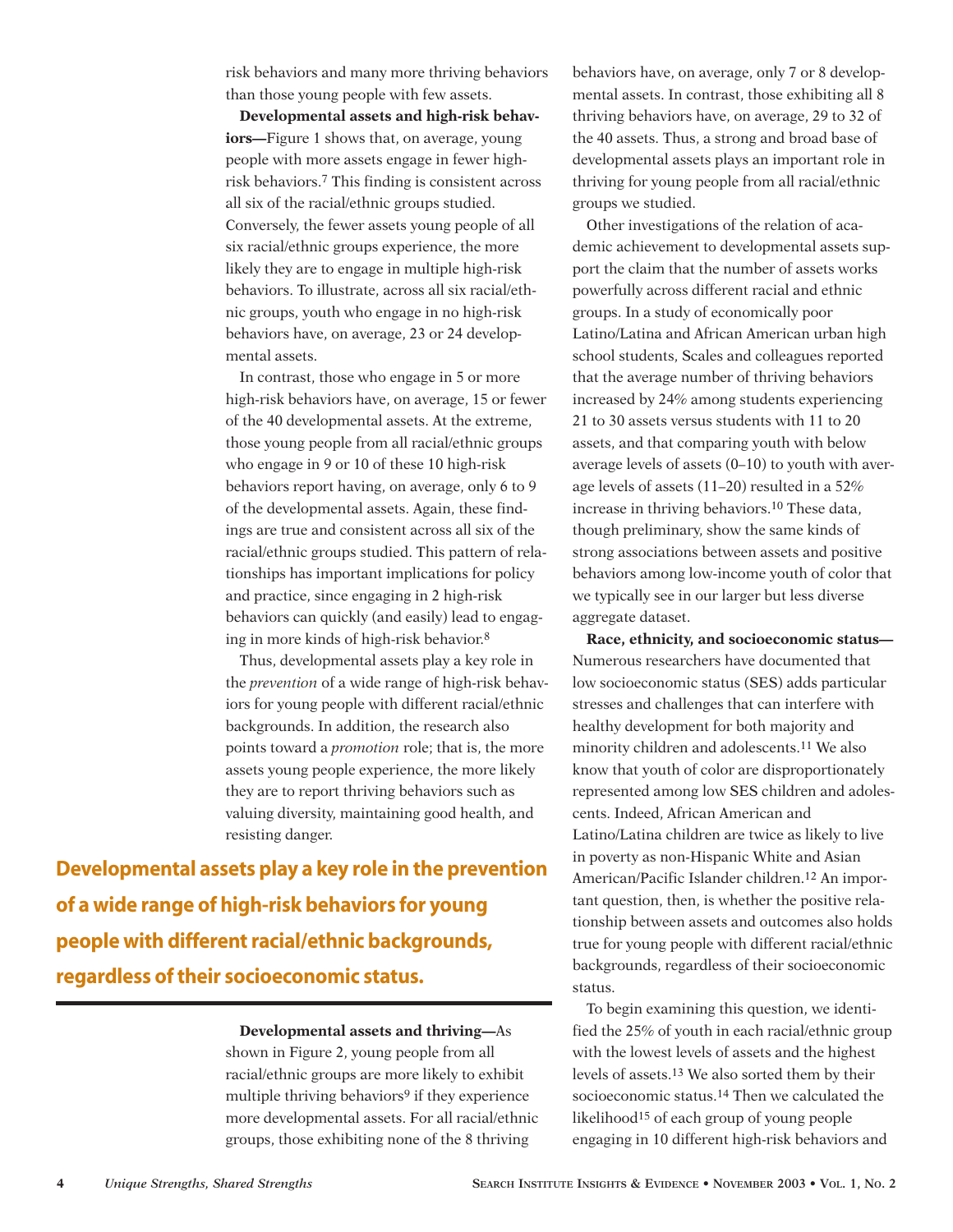8 thriving behaviors, depending on their levels of reported developmental assets. This analysis, as illustrated by one high-risk behavior and one thriving behavior in Table 2, highlights two important themes.

First, across all racial/ethnic groups and socioeconomic levels studied, young people with many assets (highest 25% in their racial/ethnic group) are much more likely to engage in thriving behaviors than those with few assets. They are also much less likely to engage in high-risk behaviors. This basic pattern holds true across all 8 thriving and 10 high-risk behaviors included in the analyses for all the racial/ethnic groups studied and regardless of SES level.

The selected thriving and high-risk behaviors in the table illustrate the patterns. Young people with high assets are at least twice as likely as their low-asset peers (lowest 25%) to maintain good health. In addition, the low-asset youth are at least three times as likely as their high-asset peers to engage in problem alcohol use. At the high end, there is an almost 10 times greater chance that low-asset White youth will engage in problematic alcohol use than high-asset White youth.

Second, the association between asset levels and reduced risks remains strong for youth across the socioeconomic spectrum. Regardless of SES, having many assets increases the likelihood of engaging in positive behaviors. Similarly, having few assets increases the probability of engaging in multiple high-risk behaviors across SES levels.

Thus, across all groups of young people, those with fewer assets are several times more likely to engage in high-risk behaviors and several times less likely to engage in thriving behaviors.

Similar results emerged in a recent longitudinal study of developmental assets among 6th- to 12th-grade students in St. Louis Park, Minnesota, which included an alternative measure of poverty: eligibility for free and reduced-price school lunches. This study found that experiencing fewer than 10 assets was two to five times as powerful in predicting high-risk behavior as was poverty. For example, young people (regardless of their levels of assets) who lived in low-income families were twice as likely as other youth to engage in antisocial behavior. In contrast, low-

#### **TABLE 2**

## **Probability of Engaging in Selected Thriving and High-Risk Behaviors, by SES Within Race/Ethnicity\***

#### BEHAVIOR

| <b>Race/Ethnicity</b>  | <b>Problem Alcohol Use</b>            | <b>Maintains Good Health</b>      |  |  |  |
|------------------------|---------------------------------------|-----------------------------------|--|--|--|
|                        | How many times more likely            | How many times more likely        |  |  |  |
|                        | are youth with <b>fewer</b> assets to | are youth with <b>many</b> assets |  |  |  |
|                        | engage in alcohol use than are        | to maintain good health           |  |  |  |
|                        | youth with <b>many</b> assets?**      | than are youth with               |  |  |  |
|                        |                                       | fewer assets?**                   |  |  |  |
| <b>Low SES Youth</b>   |                                       |                                   |  |  |  |
| American Indian        | 4.2                                   | 2.3                               |  |  |  |
| African American       | 6.4                                   | 2.5                               |  |  |  |
| Latino/Latina          | 3.4                                   | 2.9                               |  |  |  |
| White                  | 7.1                                   | 3.2                               |  |  |  |
| Multiracial            | 7.5                                   | 3.9                               |  |  |  |
| <b>All Other Youth</b> |                                       |                                   |  |  |  |
| (Not Low SES)          |                                       |                                   |  |  |  |
| American Indian        | 5.6                                   | 2.9                               |  |  |  |
| African American       | 5.4                                   | 2.0                               |  |  |  |
| Latino/Latina          | 3.5                                   | 2.8                               |  |  |  |
| White                  | 9.9                                   | 3.0                               |  |  |  |
| Multiracial            | 6.4                                   | 2.9                               |  |  |  |

EXAMPLE OF HOW TO READ THIS TABLE: Low SES African American youth with fewer assets (lowest 25% of African American youth) are 6.4 times as likely to engage in problem alcohol use as low SES African Amerian youth with many assets (highest 25% of African American youth).

Asian American youth are not included in this chart due to small sample sizes in some cells.

\*\* Youth with "fewer" assets are the 25% of youth in each racial/ethnic group with the lowest asset levels. Those with "many" assets are the 25% of youth in each racial/ethnic group with the highest asset levels.

asset youth (regardless of their family economic status) were at least four times as likely as other youth to engage in antisocial behavior.16

### Diversity in Assets Within Racial/Ethnic Groups

The power of developmental assets across racial/ethnic groups underscores that *all* young people benefit from the kinds of supports, opportunities, and personal characteristics that are captured in the asset framework. This conclusion does not imply that it is not also important to address the economic and social conditions that increase risks for children and adolescents in low SES families; rather, it suggests that a founda-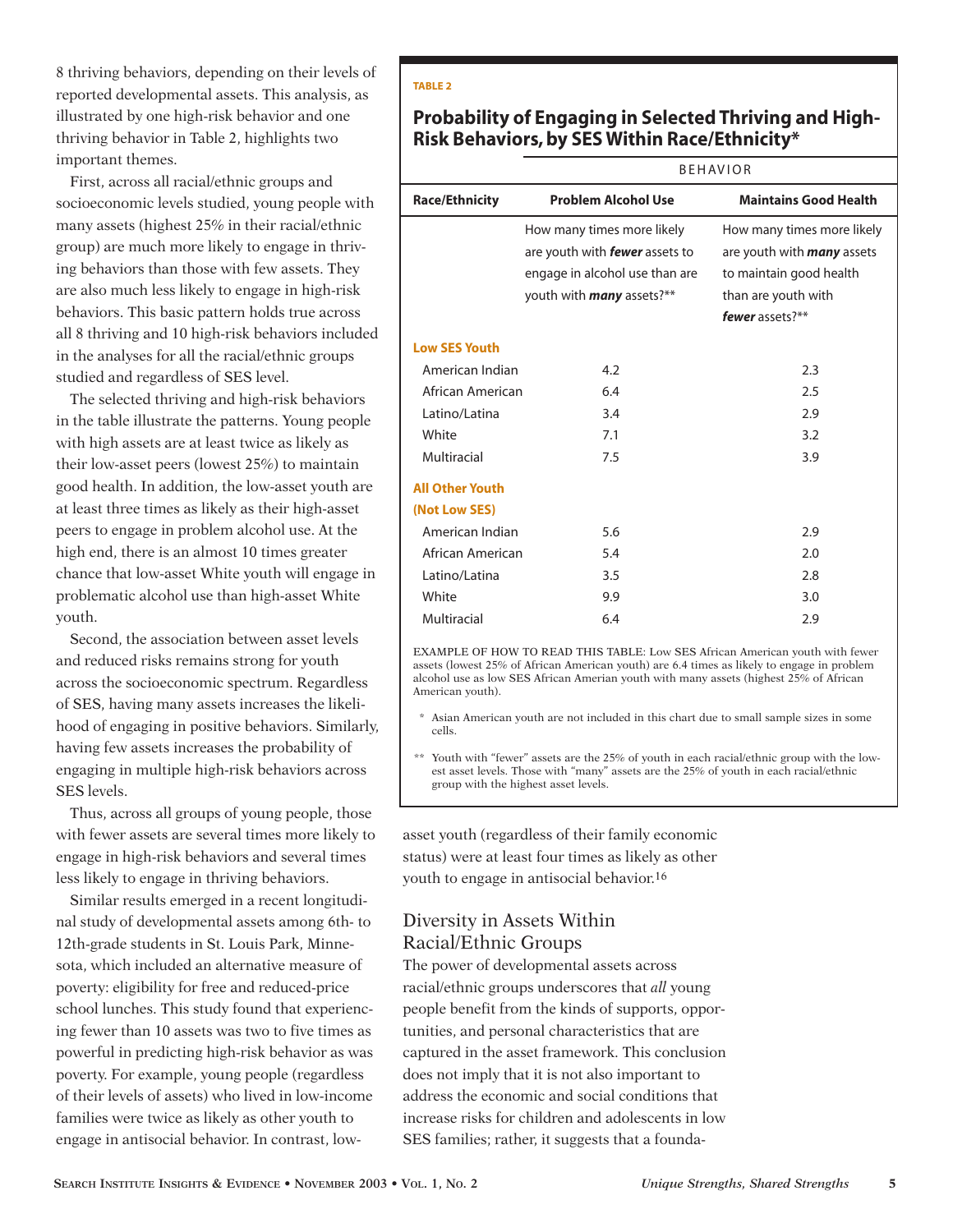#### **TABLE 3**

# **Correlations Between Asset Categories and Selected High-Risk Behaviors, by Race/Ethnicity**

|                                                     |                                      |                |                    | <b>EXTERNAL ASSETS</b>                        | <b>INTERNAL ASSETS</b>                |                                     |                                  |                                      |                             |
|-----------------------------------------------------|--------------------------------------|----------------|--------------------|-----------------------------------------------|---------------------------------------|-------------------------------------|----------------------------------|--------------------------------------|-----------------------------|
| <b>High-Risk</b><br><b>Behaviors</b>                | Racial/<br><b>Ethnic</b><br>Subgroup | <b>Support</b> | <b>Empowerment</b> | <b>Boundaries</b><br>&<br><b>Expectations</b> | Constructive<br>Use of<br><b>Time</b> | <b>Commitment</b><br>to<br>Learning | <b>Positive</b><br><b>Values</b> | <b>Social</b><br><b>Competencies</b> | <b>Positive</b><br>Identity |
| <b>School</b><br><b>Problems</b>                    | American<br>Indian                   | $\ast$         |                    | $\ast$                                        |                                       | $**$                                | $\ast$                           | $\ast$                               |                             |
|                                                     | Asian<br>American                    |                |                    | $\ast$                                        | $\ast$                                | $**$                                | $\ast$                           | $\ast$                               |                             |
|                                                     | African<br>American                  |                |                    | $\ast$                                        |                                       | $\ast$                              |                                  | $\ast$                               |                             |
|                                                     | Latino/Latina                        |                |                    | $\ast$                                        | $\ast$                                | $**$                                | $\ast$                           | $\ast$                               |                             |
|                                                     | White                                | $\ast$         |                    | $\ast$                                        | $\ast$                                | $**$                                | $\ast$                           | $\ast$                               |                             |
|                                                     | Multiracial                          | $\ast$         |                    | $\ast$                                        | $\ast$                                | $**$                                | $\ast$                           | $\ast$                               |                             |
| <b>Anti-Social</b><br><b>Behavior</b>               | American<br>Indian                   | $\ast$         |                    | $**$                                          |                                       | $\ast$                              | $**$                             | $\ast$                               |                             |
|                                                     | Asian<br>American                    |                |                    | $\ast$                                        |                                       | $**$                                | $\ast$                           | $\ast$                               |                             |
|                                                     | African<br>American                  |                |                    | $\ast$                                        |                                       | $\ast$                              | $\ast$                           | $\ast$                               |                             |
|                                                     | Latino/Latina                        |                |                    | $\ast$                                        |                                       | $**$                                | $\ast$                           | $\ast$                               |                             |
|                                                     | White                                | $\ast$         |                    | $**$                                          | $\ast$                                | $**$                                | $\ast$                           | $\ast$                               |                             |
|                                                     | Multiracial                          |                |                    | $**$                                          |                                       | $**$                                | $\ast$                           | $\ast$                               |                             |
| <b>Depression</b><br>and/or<br>attempted<br>suicide | American<br>Indian                   |                |                    |                                               |                                       |                                     |                                  |                                      | $**$                        |
|                                                     | Asian<br>American                    | $\ast$         |                    |                                               |                                       |                                     |                                  |                                      | $**$                        |
|                                                     | African<br>American                  |                |                    |                                               |                                       |                                     |                                  |                                      | $**$                        |
|                                                     | Latino/Latina                        |                |                    |                                               |                                       |                                     |                                  |                                      | $**$                        |
|                                                     | White                                | $\ast$         | $\ast$             |                                               |                                       |                                     |                                  |                                      | $**$                        |
|                                                     | Multiracial                          | $\ast$         | $\ast$             |                                               |                                       |                                     |                                  |                                      | $**$                        |

tion of assets can bolster resilience for young people as they face these challenges.

Yet developmental assets do not necessarily work in the same ways for all youth. It is entirely possible (even probable) that different assets mean different things for diverse groups of youth. Indeed, as shown in Tables 3 (high-risk behaviors) and 4 (thriving behaviors), there are both similarities and differences in how assets

might work in the lives of youth, depending on their race/ethnicity.17

Table 3 summarizes correlations between three high-risk behaviors—school problems, antisocial behavior, and depression and/or attempted suicide—and the eight categories of developmental assets by race/ethnicity. Table 4 displays the relation between assets and three thriving behaviors—maintains good health, suc-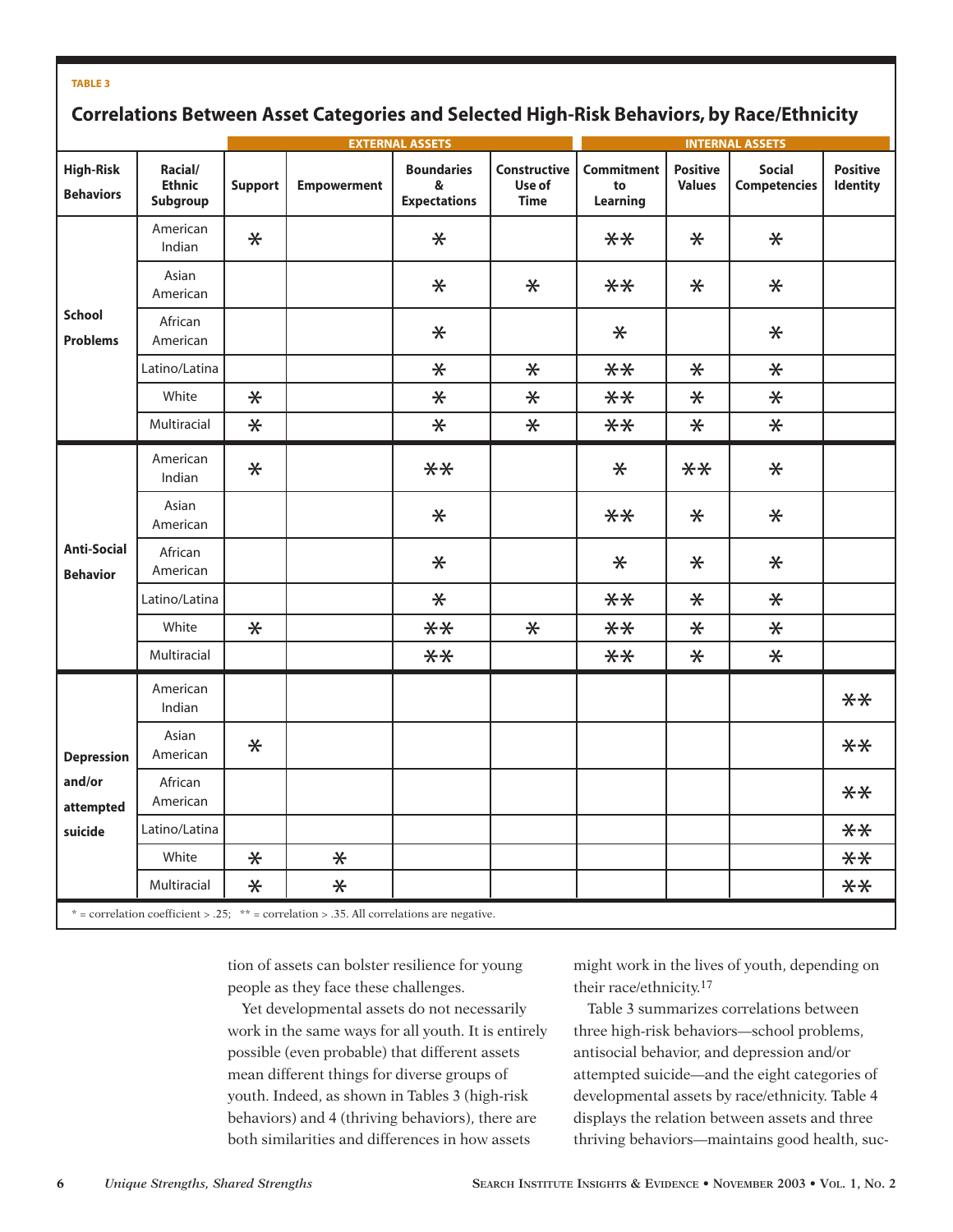#### **TABLE 4**

# **Correlations Between Asset Categories and Selected Thriving Behaviors, by Race/Ethnicity**

|                                                                                             |                                      |                | <b>EXTERNAL ASSETS</b> |                                               |                                       |                                     | <b>INTERNAL ASSETS</b>           |                                      |                                    |  |
|---------------------------------------------------------------------------------------------|--------------------------------------|----------------|------------------------|-----------------------------------------------|---------------------------------------|-------------------------------------|----------------------------------|--------------------------------------|------------------------------------|--|
| <b>Thriving</b><br><b>Behaviors</b>                                                         | Racial/<br><b>Ethnic</b><br>Subgroup | <b>Support</b> | <b>Empowerment</b>     | <b>Boundaries</b><br>&<br><b>Expectations</b> | Constructive<br>Use of<br><b>Time</b> | <b>Commitment</b><br>to<br>Learning | <b>Positive</b><br><b>Values</b> | <b>Social</b><br><b>Competencies</b> | <b>Positive</b><br><b>Identity</b> |  |
| <b>Maintains</b><br>Good<br><b>Health</b>                                                   | American<br>Indian                   | $\ast$         |                        | $\ast$                                        |                                       |                                     | $\ast$                           | $\ast$                               | $\ast$                             |  |
|                                                                                             | Asian<br>American                    | $\ast$         |                        | $\ast$                                        |                                       |                                     | $\ast$                           | $\ast$                               | $\ast$                             |  |
|                                                                                             | African<br>American                  | $\ast$         |                        |                                               |                                       |                                     |                                  | $\ast$                               |                                    |  |
|                                                                                             | Latino/Latina                        | $\ast$         | $\ast$                 | $\ast$                                        |                                       |                                     | $\ast$                           | $\ast$                               | $\ast$                             |  |
|                                                                                             | White                                | $\ast$         |                        |                                               |                                       |                                     |                                  | $\ast$                               |                                    |  |
|                                                                                             | Multiracial                          | $\ast$         | $\ast$                 | $\ast$                                        |                                       |                                     | $\pmb{\times}$                   | $\ast$                               | $\ast$                             |  |
| <b>Succeeds</b><br>in                                                                       | American<br>Indian                   |                |                        |                                               | $\ast$                                |                                     |                                  | $\ast$                               | $\ast$                             |  |
|                                                                                             | Asian<br>American                    |                |                        |                                               | $\ast$                                | $**$                                |                                  | $\ast$                               |                                    |  |
|                                                                                             | African<br>American                  |                |                        |                                               |                                       | $\ast$                              |                                  |                                      |                                    |  |
| <b>School</b>                                                                               | Latino/Latina                        |                |                        |                                               |                                       | $**$                                |                                  | $\ast$                               | $\ast$                             |  |
|                                                                                             | White                                |                |                        |                                               |                                       | $\ast$                              |                                  |                                      |                                    |  |
|                                                                                             | Multiracial                          |                |                        |                                               |                                       | $**$                                |                                  | $\ast$                               | $\ast$                             |  |
| <b>Values</b><br><b>Diversity</b>                                                           | American<br>Indian                   |                |                        | $\ast$                                        |                                       |                                     | $**$                             | $\ast$                               |                                    |  |
|                                                                                             | Asian<br>American                    |                |                        |                                               |                                       | $\ast$                              | $**$                             | $\ast$                               |                                    |  |
|                                                                                             | African<br>American                  |                |                        |                                               |                                       |                                     | $**$                             | $\ast$                               |                                    |  |
|                                                                                             | Latino/Latina                        |                |                        |                                               |                                       |                                     | $**$                             | $\ast$                               |                                    |  |
|                                                                                             | White                                |                |                        |                                               |                                       |                                     | $**$                             | $\ast$                               |                                    |  |
|                                                                                             | Multiracial                          |                |                        |                                               |                                       |                                     | $**$                             | $\ast$                               |                                    |  |
| $*$ = correlation coefficient > .25; ** = correlation > .35. All correlations are positive. |                                      |                |                        |                                               |                                       |                                     |                                  |                                      |                                    |  |

ceeds in school, and values diversity. In each of these tables, asterisks denote a significant correlation (one asterisk for correlations greater than .25; two asterisks for correlations greater than .35) between the asset category sum score and a particular outcome.

**Similarities—**A number of columns in Tables 3 and 4, suggest an important relationship (as indicated by asterisks) between different asset

categories and outcomes for all or nearly all racial/ethnic groups. For example, the commitment-to-learning category is related to school problems for all youth, suggesting that these kinds of internal commitments (e.g., achievement motivation, bonding to school, school engagement) are equally powerful, regardless of one's racial or ethnic background. Likewise, the asset category of support (including family sup-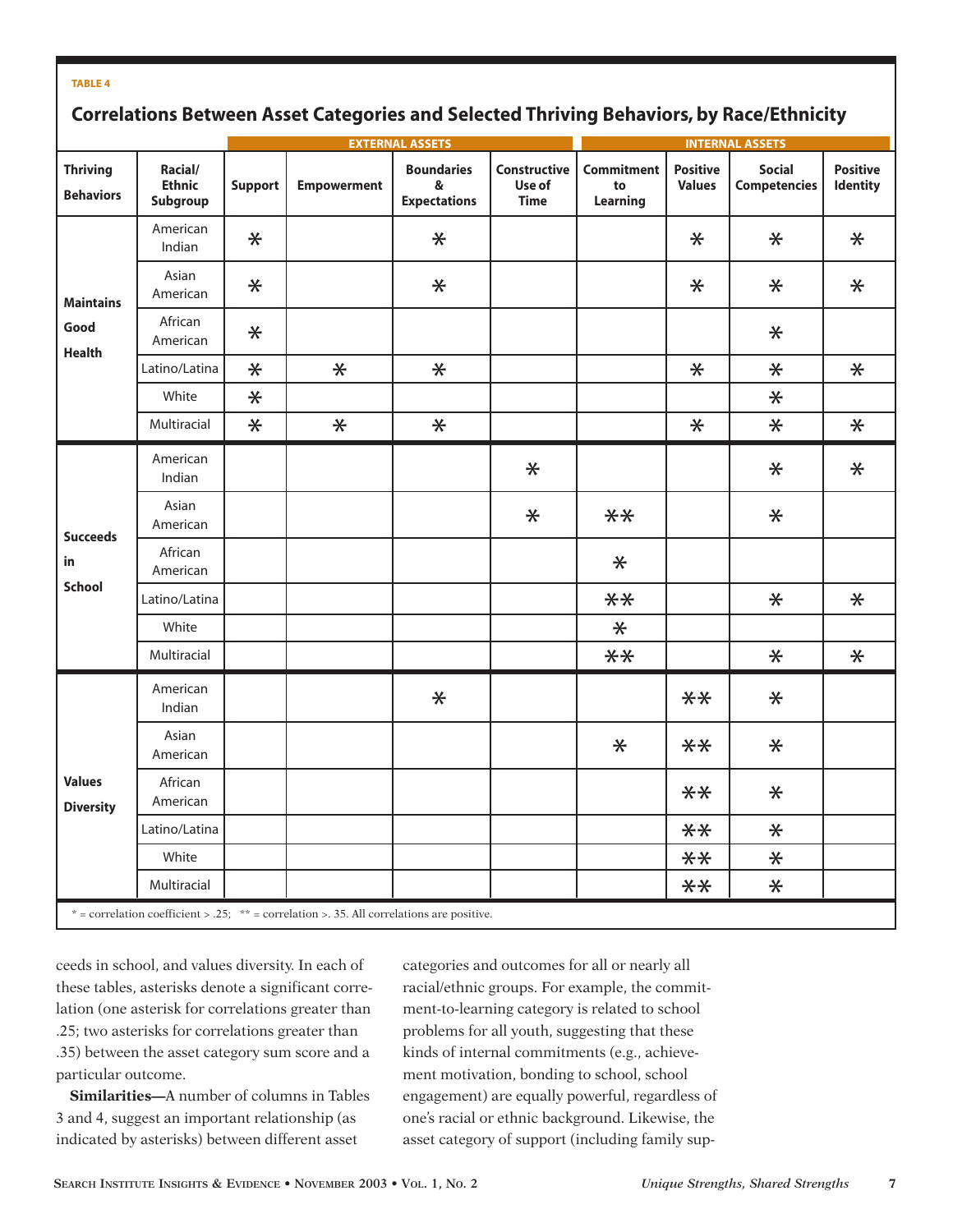port, positive family communication, and other adult relationships) seems to be significantly related to maintaining good health among all youth.

These charts only illustrate the consistent relationship between asset categories and high-risk and thriving behaviors. Correlations to other specific high-risk and thriving behaviors that are not included here show slightly different associations between other assets categories and other developmental outcomes. Furthermore, some assets and asset categories that do not contribute at the selected statistical cutoff level for specific

**Differences among and within racial/ethnic groups should be taken into account when seeking to promote the healthy development of children and adolescents.**

> outcomes are still important components of the overall framework and the additive nature of building these strengths. The point is that, taken as a whole, the framework names a positive foundation for both thriving and risk reduction across a wide range of areas.

**Differences—**In contrast to similarities noted above, there are also asset categories that seem to be most strongly related to particular outcomes for only selected racial/ethnic groups. For example, the absence of support assets seems particularly related to antisocial behavior for American Indian and White youth, but not as much for other youth. And constructive-use-oftime assets seem most strongly related to school success for American Indian and Asian American youth compared to other racial/ethnic groups. These findings suggest that there is a kind of specificity or uniqueness of these experiences for different groups of youth.

This analysis complements earlier research on the relationships between individual developmental assets and thriving. Using a subsample of 6,000 middle and high school students (1,000 from each of six racial/ethnic groups) surveyed during the 1996–1997 school year, Scales and colleagues found that some developmental assets (planning and decision making, time in youth programs) were strong predictors of thriving

outcomes across all racial/ethnic groups. However, there were also important differences. For example, among African American youth, the developmental assets of self-esteem and reading for pleasure were found to be among the more important contributors to overall thriving. Among American Indian youth, on the other hand, some of the developmental assets that contributed the most were other adult relationships, creative activities, and caring.18

These varieties of relationships may signify something distinctive about how some youth interpret and/or experience developmental assets. Of course, these analyses do not explain why we may see these different patterns, nor do they show causal relationships. Future research will be needed to understand how developmental assets work in similar and unique ways in the lives of different groups of youth. Yet these initial analyses serve as an important reminder of the differences among and within racial/ethnic groups that should be taken into account when seeking to promote the healthy development of children and adolescents.

### Developmental Assets as a Tool for Dialogue

Analysis of survey data from a diverse sample of young people is only a starting point. It is also important to engage in a more open-ended dialogue in communities with youth and adults about how they experience developmental assets and asset-building efforts. Is the framework valuable and relevant for specific communities of color? What culturally specific emphases or themes enrich the framework and increase its perceived value and relevance? As María Guajardo Lucero, former executive director of Assets for Colorado Youth, writes, "For the asset message to be most effective, it needs to be culturally inclusive, relevant across ethnicities, and respectful of the diverse approaches to nurturing a child."19

Several efforts have been undertaken that examine the asset-building issues and dynamics within particular groups of young people and in particular communities. In each case, developmental assets were found to be relevant and helpful, especially when the community was invited to shape its interpretation and applica-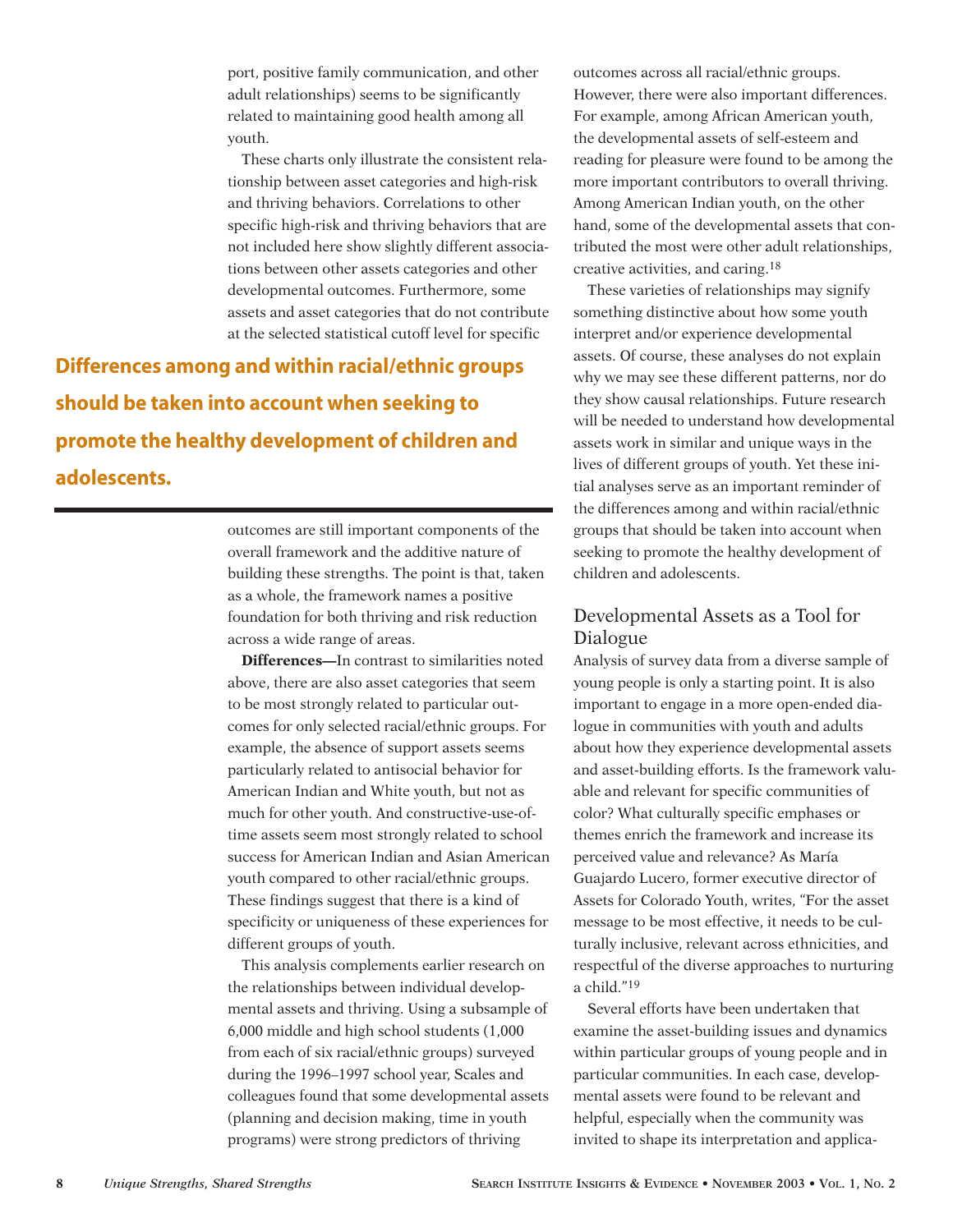tion of the framework. These efforts point toward key strategies for developing culturally specific *and* inclusive asset-building efforts at the organization, community, state, and national levels.

**Listening first—**Project Cornerstone in Santa Clara County, California, launched its Outreach and Listening Campaign to ensure that the county's asset-building efforts created "an inclusive community movement for all our children and youth."20 They began by using the asset framework as a dialogue tool in focus groups with youth and adults in three specific communities: gay, lesbian, bisexual, and transgendered (GLBT), Latino/Latina, and Vietnamese.

People in each of the focus groups and communities expressed unique perspectives on asset building and community life. For example, GLBT youth and adults noted the critical importance of the "relationships with other adults" asset in those cases when GLBT young people do not experience positive support at home. Latino/Latina community members particularly noted religious institutions as important community resources for asset building. And Vietnamese community members highlighted the challenge of balancing Vietnamese and American cultures. Through the dialogues, people in these specific communities began "owning" the framework so that it has become an important tool for building community and finding common ground.

**Recognizing other "ways of knowing"—** Leaders in Alaska recognized that life in rural Alaska is quite different from life in the "Lower 48," where most of the research on developmental assets was conducted. In addition, they recognized that social science research is not the only way of "knowing," so it was important also to listen to the wisdom of the community and traditions to determine whether and how developmental assets were relevant in that specific context.

Leaders in state government and the Association of Alaska School Boards began intentional dialogues with community members across the state—not to impose the asset framework on those communities, but to listen, learn, and discover whether the framework was relevant and, if so, how to build bridges between the specific realities and cultures of Alaska and the basic asset framework.

So they began asking Alaskans—more than 4,000 of them from more than 100 communities—how they might build assets. Out of this process, they developed a book, *Helping Kids Succeed—Alaskan Style,*21 which uses the ideas and words of Alaskans to talk about how asset building is part of their lives and their traditions. More than 125,000 copies of this book have been distributed throughout the state. Increasingly, the language of assets is becoming part of life in dozens of villages and communities statewide.

**Culturally specific innovation—**As part of building a statewide commitment to asset building, Assets for Colorado Youth (launched by Search Institute; now independent) stimulated asset-building efforts in communities of color by awarding grants to organizations within various communities to develop culturally specific approaches to building developmental assets. Out of these efforts emerged a variety of culturally specific innovations, including translation and reinterpretation of the asset framework into multiple languages and linking the assets to *dichos,* traditional Mexican sayings or proverbs. Evaluators from OMNI Institute concluded that asset integration provided "a social space for partnerships to develop and dialogue to occur between groups where few of these social linkages previously existed."22

### Toward Enriched Understanding

The analyses and examples presented here only begin the dialogue about the role of developmental assets among young people from different backgrounds. Focusing on developmental assets leads to many additional questions that still need to be explored.

**Developmental assets and other forms of diversity—**Racial/ethnic diversity (the focus of this article) is only one of many individual differences among young people. Much more needs to be known about the role of developmental assets in the lives of other groups of young people, including males and females, new immigrants, GLBT youth, youth with physical disabilities, youth with learning disabilities, youth from different types of families, and youth who are part of different religious traditions. In addition, much more exploration is needed of developmental assets in various contexts and settings,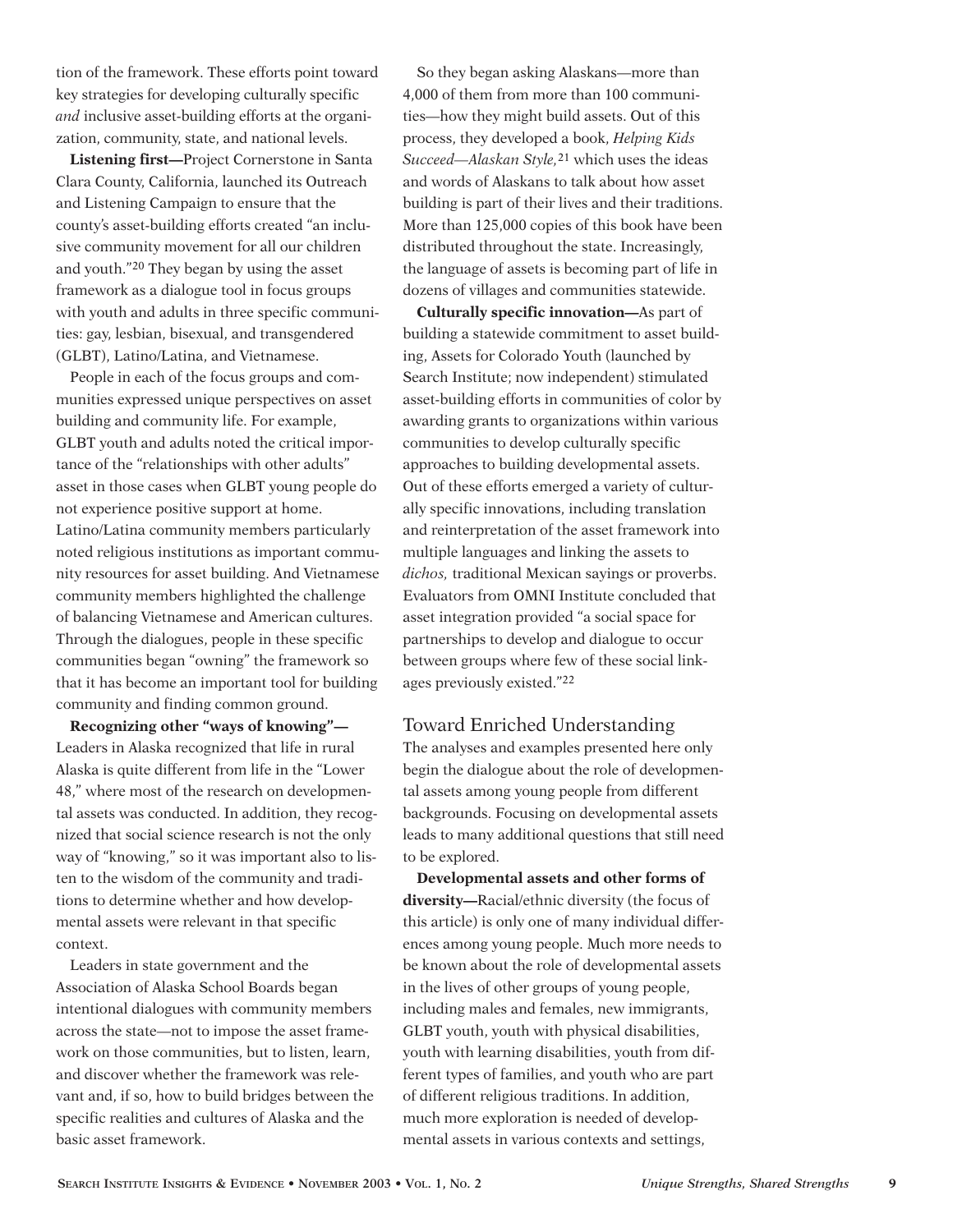including urban and rural communities, lowincome communities, and communities and cultures outside of the United States. In each case, it is important to examine and discover both the unique issues and strengths as well as what is held in common across all groups.

**Deeper examination of variability within groups—**The analyses presented here only begin to touch on some of the variability in developmental assets among young people. Within each of the broad racial/ethnic categories, there are multiple subgroups, cultures, nationalities, personalities and temperaments, and other factors that need to be examined to more fully understand how strengths emerge and are nurtured within specific groups of young people. For example, one cannot assume that Korean Americans, Japanese Americans, and Pakistani Americans are all the same just because they fit within a broad, imprecise demographic category of Asian Americans. As García Coll, Meyer, and Brillon write in regard to ethnic and minority parenting, "A delicate balance must be achieved between understanding the typical childrearing attitudes, values, and practices that a group holds as important, as well as the adaptations to the particular needs, history, and circumstances of a given family."23

**Dialogue with culturally grounded models of development—**The framework of developmental assets is intended to be inclusive of developmental strengths for young people from diverse backgrounds. It identifies and measures developmental resources that contribute to healthy development for all groups of young people. However, there is a need for deeper, culturally specific research that not only examines the dimensions and dynamics of positive development within different cultures but also takes into account the powerful influence of context and societal issues on young people's healthy development, as well as the differences within groups of youth.24

It is important then, to examine the framework in light of emerging understandings of human development that recognize the power of race, social class, ethnicity, sexual orientation, and gender in shaping development during childhood and adolescence. These explorations would include realities such as racism and other forms

of discrimination and injustice.25 What new insights into developmental assets and asset building would emerge from these examinations? How might this knowledge strengthen asset-building efforts with specific groups of children and adolescents?

**Examining culturally specific meanings behind developmental assets and asset-building efforts—**Even though it is likely that young people from different backgrounds all benefit from developmental assets, how do the culture and community shape how they experience and interpret developmental assets? As a major report from the National Academy of Sciences noted, it is likely that "there are some universal human needs that manifest themselves in specific characteristics or assets as indicators of the individual's well-being. Even so, it is likely that the exact manifestations vary depending on the cultural context."26 Learning more about those unique accents and approaches will add richness, strength, and nuance to all asset-building and youth development efforts.

**Exploring asset-building strengths within specific communities—**Many communities of color and other forms of diversity likely have strengths for asset building that are less evident in majority cultures. For example, García Coll and her colleagues note that the expanded role of family and kinship networks in minority communities may serve as an important resource to protect children from economic hardship and some of the effects of oppression.27 These extended relational networks are also likely important resources for building developmental assets. Specific explorations within a wide array of communities and cultures will no doubt identify additional strengths (generally overlooked or unrecognized in public dialogue and general research) from which other cultures and groups can learn.

For example, a Search Institute national study of adult engagement in the lives of young people found that African American and Hispanic/ Latino/Latina adults were more likely than White adults to place a high importance on adult engagement in the lives of children and adolescents outside their immediate family.28 A subsequent similar national study found that African American and Latino/Latina adults, more than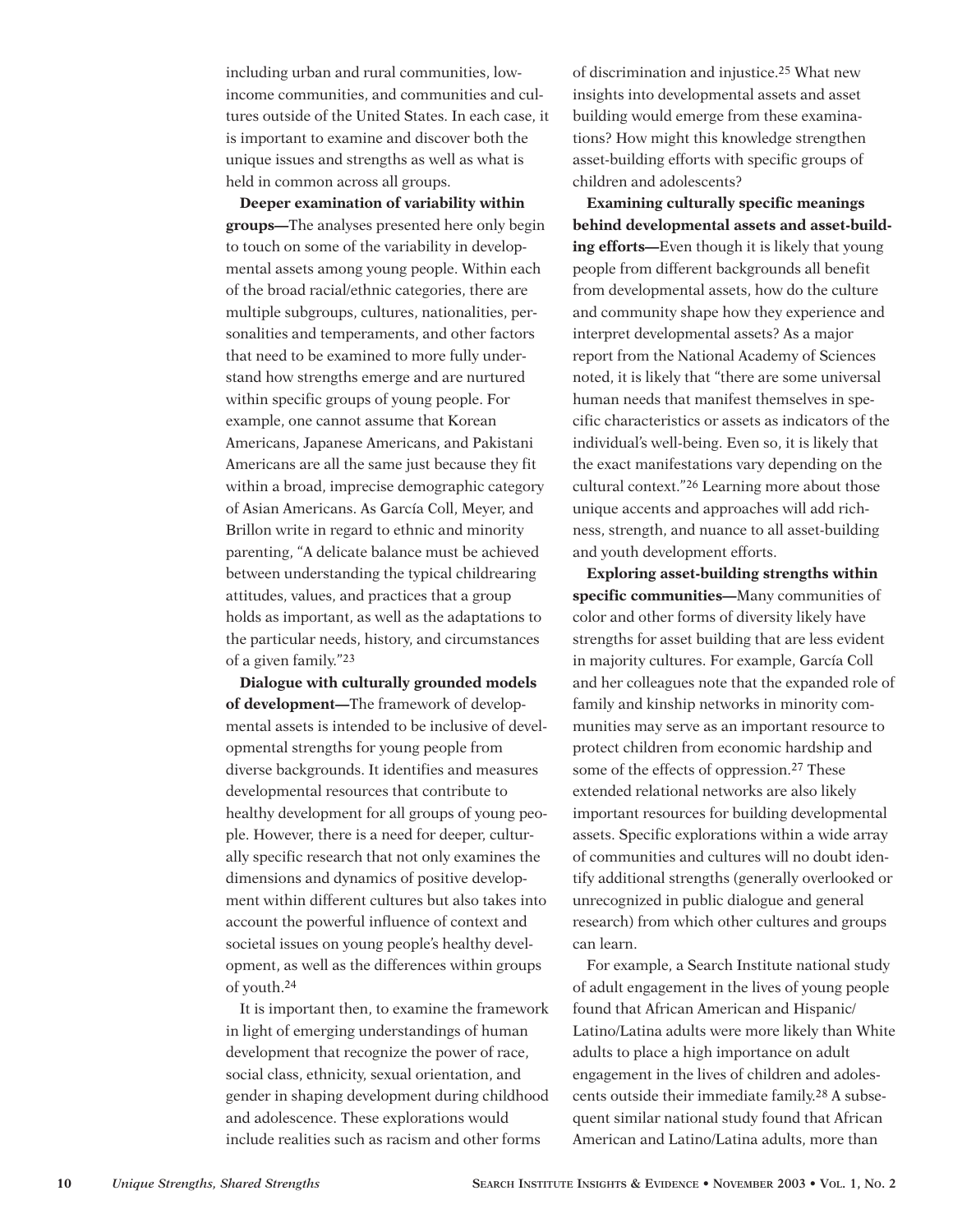**Through this strength-based approach, we have the potential not only to enrich the development of young people from all backgrounds and many life circumstances, but also to weave together a strong and diverse society that ensures that** *all* **young people are valued and thrive.**

White adults, were not only likely to see the importance of connecting with young people outside their family, but they also reported doing it more frequently than White adults.29 These findings point to strengths for asset building in the African American and Latino/Latina communities that appear to be more dormant in the dominant White culture.

In addition, a rich, untapped area of inquiry involves examining the relationship between developmental assets and the skills and competencies that youth of color (and other minority youth) use to cope within their particular settings. For example, how might competencies such as functioning effectively in two or more cultures and dealing with racism or discrimination interact with their base of developmental assets? Do those cultural navigation skills, for example, make it easier for them to "acquire" assets from their family and broader community? Or does having a strong base of developmental assets actually help nurture those skills?

# Implications for Policy Makers and Community Leaders

These findings on developmental assets across racial/ethnic groups, the experiences of asset building in communities of color, and the opportunities for new exploration suggest several policy and leadership directions for the future:

- Explore how the framework of developmental assets can be a tool for beginning dialogue about the "common good" and shared responsibility of everyone in society for the healthy development of young people from all racial/ethnic and cultural backgrounds.
- In response to occasional efforts to eliminate collecting information on race/ethnicity (such as the failed Proposition 54 in California, which would have restricted the ability of state and local government to collect "classifying" information on race, ethnic-

ity, color or national origin), highlight the value for policy and community life of understanding the specific strengths of different groups as well as the similarities that they share. Recognizing and working with these similarities and differences are only possible when data are available that examine the issues.

- Rather than assuming uniformity within any racial/ethnic (or other) group of young people, recognize that any specific group of young people is itself diverse. Thus it is important to understand and respond to the multiple realities and experiences of the young people who are affected by particular policies or initiatives.
- Stimulate further research, dialogue, and public visibility for the shared and unique strengths of young people from all different backgrounds and socioeconomic situations. Highlight and seek to support the developmental strengths that are present even in communities that are highly stressed due to socioeconomic challenges.
- Use available funding and policy initiatives to stimulate innovations in promoting healthy development that tap the unique strengths of a specific culture or community. Ensure that mechanisms are in place for the results to be documented and shared with others.

# Diversity, Unity, and the Common Good

As societies become increasingly diverse, we face critical questions about how to ensure the healthy development of all children and youth from all backgrounds and in a wide range of circumstances. If addressed effectively, these changes can yield new resources and strengths to the fabric of a nation built on immigrants and diversity. If not addressed effectively, however, they could further erode a sense of shared commitment and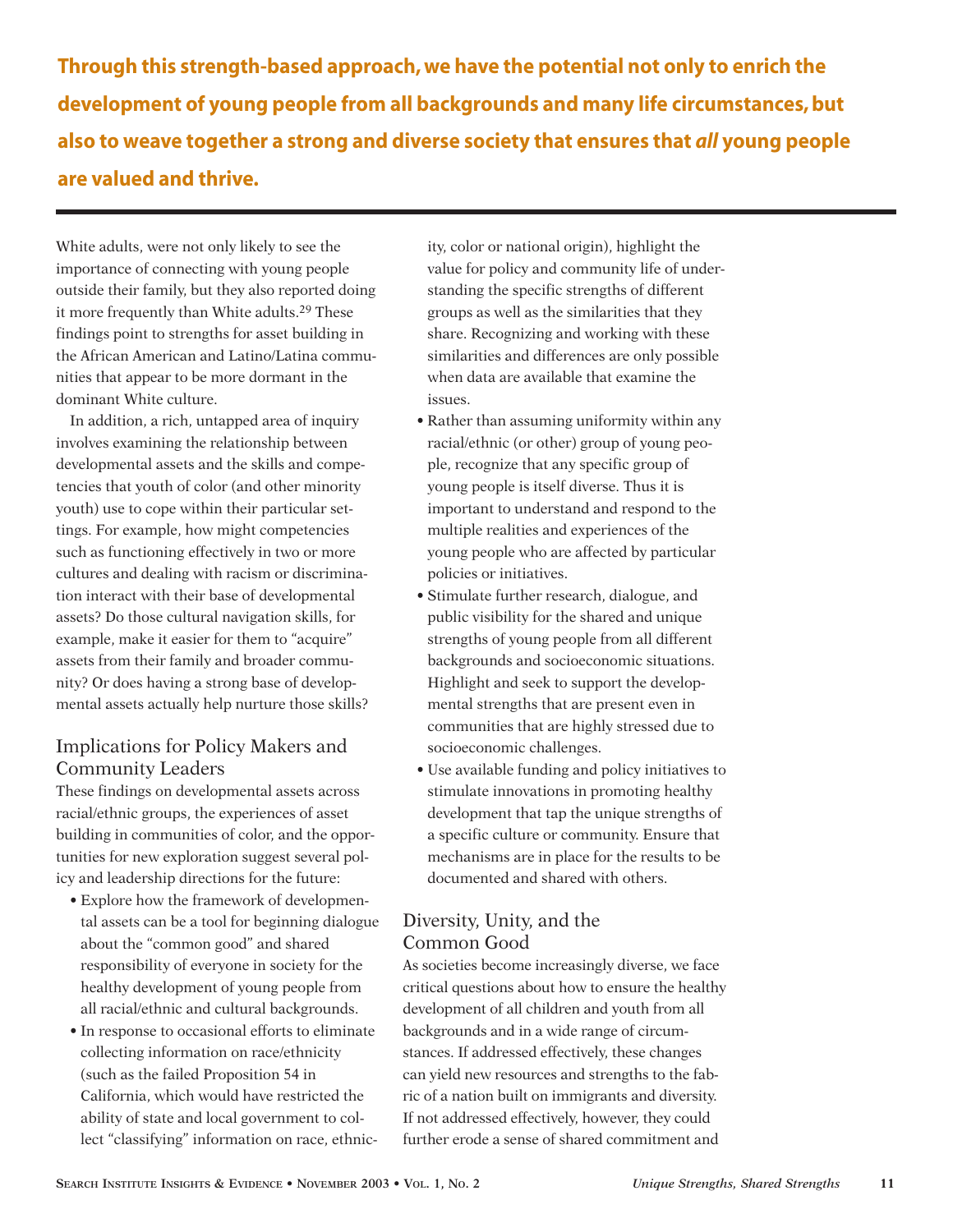mutual respect, and exacerbate interracial conflict, misunderstanding, and injustice.

This new research suggests that the framework of developmental assets can be one important tool for learning, dialogue, and action across all racial/ethnic groups. The asset-building approach provides the opportunity to study and highlight the strengths of each culture, while also serving as an important reminder that there is as much variability within any racial/ethnic or cultural group as there is between cultural groups.

Research on developmental assets can help fill significant knowledge gaps in our understanding of healthy development among minority youth. It can also serve as an important reminder of commonalities across cultures and a shared responsibility—and capacity—for nurturing young people's healthy development. As Peter Benson has written:

The developmental assets model purposefully identifies building blocks of development that have a kind of universal currency. . . . There is

considerable empirical data to suggest that the 40 developmental assets, individually and in combination, do have developmental meaning and significance for youth, regardless of family background, race/ethnicity, or geographic location. And there is mounting qualitative evidence to support our intent to position the developmental assets as a "language for the common good," drawing people of a city together into a shared civic work.30

Through this strength-based approach, we have the potential not only to enrich the development of young people from all backgrounds and in many life circumstances, but also to weave together a strong and diverse society that ensures that *all* young people are valued and can thrive.

*By Arturo Sesma Jr., Ph.D., and Eugene C. Roehlkepartain, with analyses and contributions from Peter L. Benson, Ph.D., and Manfred van Dulmen, Ph.D.*

#### **Notes**

1 Hobbs, F., & Stoops, N. (2002). *Demographic trends in the 20th century* (Census 2000 Special Reports, Series CENSR-4). Washington, DC: U.S. Bureau of the Census. Downloaded on October 1, 2003, from www. census.gov/prod/2002pubs/censr-4.pdf.

2 Analyses by the authors of U.S. Census Bureau (2000). *Projections of the total resident population by five-year age groups, race, and Hispanic origin with special age categories: Middle series, 2016–2020* (NP-T4-E). Washington, DC: Population Projections Program, Population Division, U.S. Census Bureau. Downloaded on October 1, 2003, from www.census.gov/population/www/projections/natsum.html.

3 The sample is an aggregate composed of 217,277 students in 6th-12th grade in public and alternative schools in more than 300 U.S. communities who completed the *Search Institute Profiles of Student Life: Attitudes and Behavior* survey in the 1999-2000 school year. This self-selected sample was then weighted to reflect the 1990 census data for community size and race/ethnicity. Thus, the sample is not statistically representative of 6th- to 12th-grade students, but it is very large and diverse. Fifty-two percent were female, and 48% male. The sample was racially/ethnically diverse, including 68% White students ( $N = 147,546$ ), 14% African American (N =  $29,618$ ), 11% Latino/Latina (N = 22,838), 4% multiracial  $(N = 8,670)$ , 3% Asian American/Pacific Islander (N = 6,497), and 1% American Indian ( $N = 2,108$ ).

4 See, for example, Lerner, R. M., & Benson, P. L. (Eds.) (2003). *Developmental assets and asset-building communities: Implications for research, policy, and practice.* New York: Kluwer Academic/Plenum Publishers; and Scales, P. C., & Leffert, N. (1999). *Developmental assets: A synthesis of the scientific research on adolescent development.* Minneapolis: Search Institute.

5 See, for example, Benson, P. L., Galbraith, J., & Espeland, P. (1998). *What kids need to succeed* (rev. ed.). Minneapolis: Free Spirit; and Search Institute (2002). *The asset approach: 40 elements of healthy development.* Minneapolis: Author.

6 Benson, P. L. (2003). *Developmental assets and asset-building communities: Conceptual and empirical foundations.* In R. M. Lerner & P. L. Benson (Eds.). *Developmental assets and asset-building communities: Implications for research, policy, and practice* (pp. 19–43). New York: Kluwer Academic/Plenum Publishers (pp. 30, 34).

7 The 10 high-risk behavior patterns measured in the survey are problem alcohol use, tobacco use, illicit drug use, sexual intercourse, depression and attempted suicide, antisocial behavior, violence, school problems, driving and alcohol, and gambling.

8 See, for example, Dishion, T. J., Capaldi, D., Spracklen, K. M., & Fuzhong, L. (1995). Peer ecology of male adolescent drug use. *Development and Psychopathology, 7,* 803–824.

9 The 8 thriving behaviors measured are: succeeds in school, helps others, values diversity, maintains good health, exhibits leadership, resists danger, delays gratification, and overcomes adversity.

 $^{10}$  Scales, P. C., Foster, K., Mannes, M., Horst, M., Pinto, K., & Rutherford, A. (in press). School-business partnerships, developmental assets, and positive outcomes among urban high school students: A mixed-methods study. *Urban Education, 40* (March 2005). Also see Scales, P. C., & Roehlkepartain, E. C. (2003). Boosting student achievement: New research on the power of developmental assets. *Search Institute Insights & Evidence, 1* (1), 1–10. Available for downloading at www.search-institute.org/research/Insights.

11 See Brooks-Gunn, J., & Duncan, G. (1997). The effects of poverty on children. *The Future of Children, 7* (2), 55–71; and Sesma, A., Jr. (2003). Childhood poverty: Pathways and programs. *Healthy Generations: Childhood Poverty, 4* (1), 5–7.

12 Moore, K. A., & Redd, K. (2002, November). Children in poverty: Trends, consequences, and policy options. *Child Trends Research Brief,* 1–8. Downloaded on October 14, 2003, from www.childtrends.org/r\_ resbrief.asp.

13 In previous analyses, youth have been grouped by asset quartiles (0–10 assets, 11–20 assets, 21–30 assets, and 31–40 assets). However, this analytical approach did not allow us to run the kinds of analyses described here because of low sample size. Thus, we calculated low- and high-asset groups by looking at the distribution of 40 assets (this value ranges from 0 to 40) *within* each racial or ethnic group, and selecting the bottom 25% of this distribution (low assets) and the top 25% of this distribution (high assets) for each racial/ethnic group. For example, the cutoff for the bottom 25% for American Indians is 10 assets, whereas the cutoff for the bottom 25% of assets for African Americans is 14. Thus, these upper and lower parameters shifted a bit depending on the group. This relative distribution approach (instead of an absolute distribution based on the